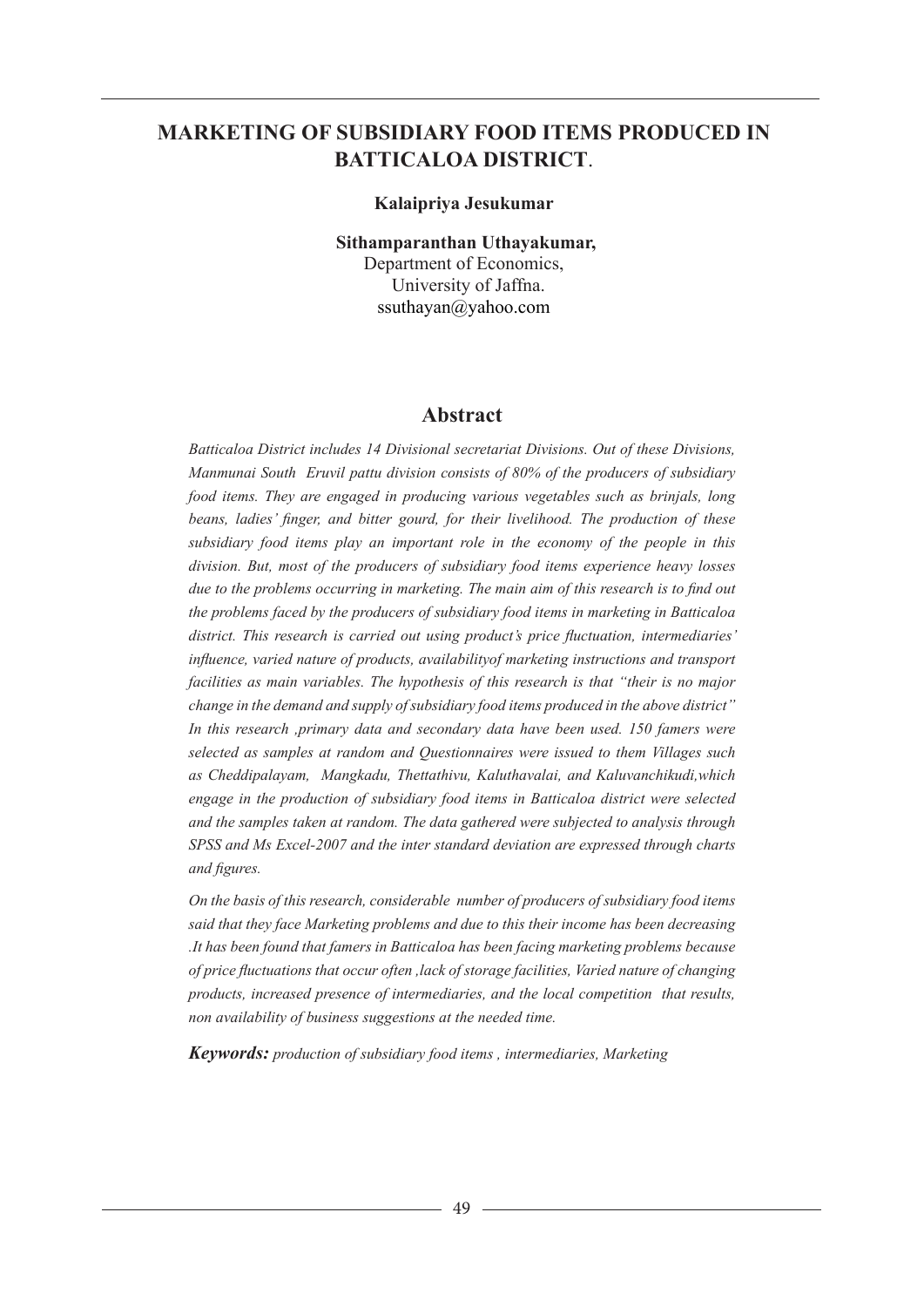### **Introduction**

Fourteen Divisional Secretariats' divisions are in Batticaloa district. Further, this district includes 346 Grama sevaka Divisions and 876 villages. 80% of the people are engaged in agriculture in this area. Next to the main crop paddy cultivation, in the rural agriculture subsidiary food crops get their place, here. In the subsidiary food cultivation, chillies, brinjal, longbeans, ladies' finger, red onion, tomatoes, murunga, and snake gourd are approved by the Department of Agriculture as the most suitable crops for this area and are being cultivated here. In this area , the soil is most suitable for vegetable cultivation and the Department of Agriculture introduces vegetable seeds, which have high yields. As such , the Farmers in this area are engaged in the cultivation of subsidiary crops with enthusiasim.

Several problems are encountered in producing and marketing these crops ,properly. Hence, the farmers get only a low income. Therefore, in order to find out the reason for this ,the research is carried out. The information obtained through this research will help to take up the problems regarding the agricultural produces of the farmers of this area to higher authorities. This would create a change to solve the marketing problems of the farmers of this area.

#### **Research Problem**

The farmers in this district engage in cultivation of crops investing lot of money. But they do not get income according to their investment. In this region, there are major problems in marketing of subsidiary food items. Because of this, a situation in which farmers have to continue get a low income still exists. The aim of the research is to analysis the problems regarding marketing which causes a low income to farmers

. Thus, this research examines the problems encountered in marketing of subsidiary food production by the producers of subsidiary food items in Batticaloa District.

### **The aim of the research**

This research seems to fulfil the following aims:-

- 1 To find out the present marketing situation of subsidiary food crops.
- 2 To find out how these problems encountered in marketing lead to low income among farmers engaged in the cultivation of subsidiary food crops.
- 3 To put forward the solutions to the problems in the marketing of subsidiary food items.



#### **Figure 1 Conceptualization of the research**

*(Source : Exclusively prepared for the research)*

50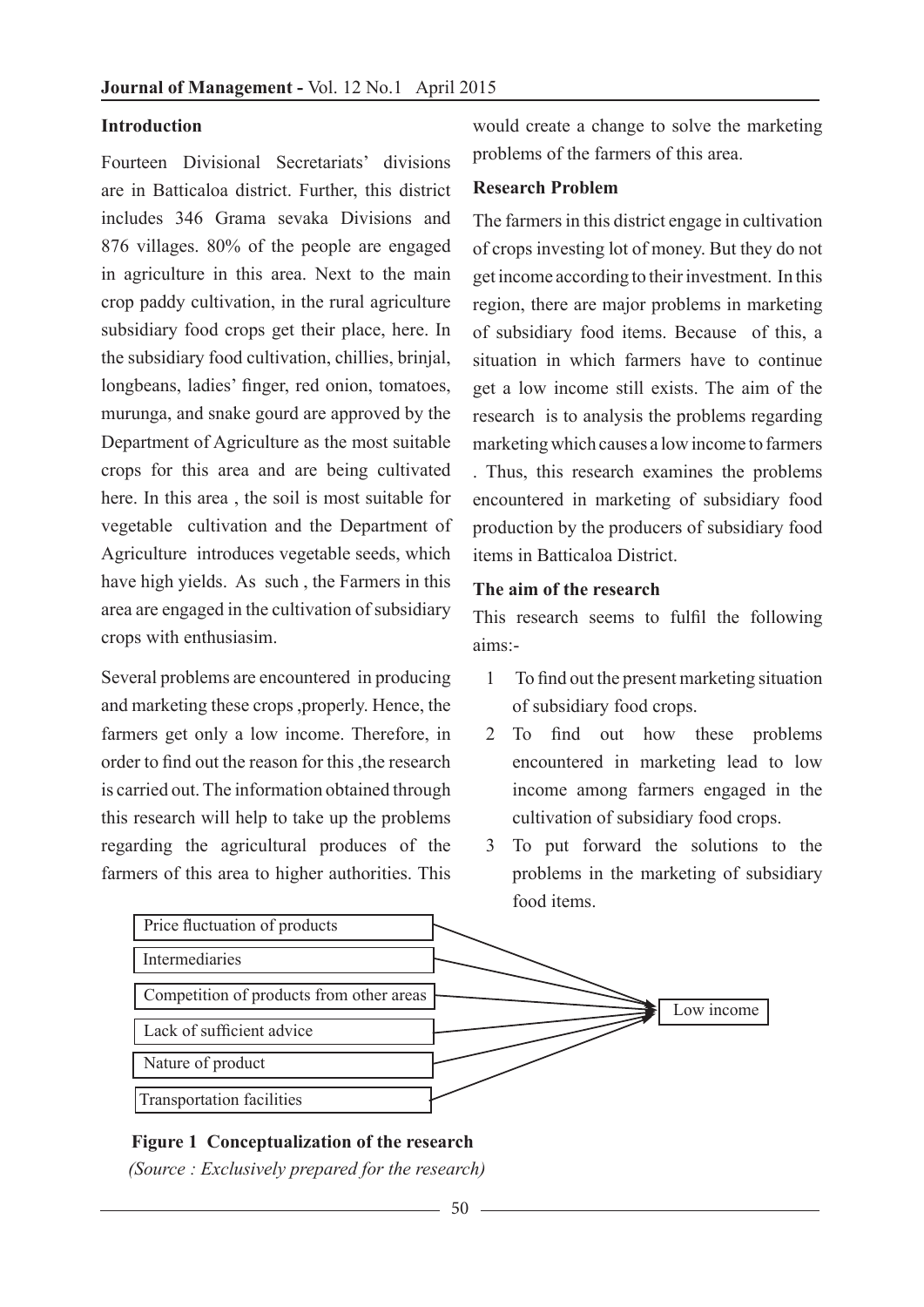# **Conceptualization of the researc Method of research.**

 The reliability of a research depends on the information gathered for the research. Primary and Secondary data sources are used in this research.

During data collection primary research questionnaires are used the data for this research are collected from the agricultural producers through questionnaires and by interviews.

During the Secondary data collection, report of Agricultural Department, Central bank Annual reports, and internets are used.

# **Sample selection and sample size.**

The selection of samples is a representation of the research population. In order to find out the problems regarding marketing of subsidiary

food produces in the Divisional Secretariats' Division of Manmunai south, Eruvil pattu, 150 subsidiary food producers were taken as samples.

In the area under research ,about 3000 people living in 346 Grama sevaka divisions are engaged in agricultural production. Out of them in proportionate basis ,that is, on the basis of the total number of the producers of subsidiary food products in the selected Grama sevaka Divisions, 150 farmers were randomly selected on proportionate basis and questionnaires issued.

# **Distribution of sample.**

The selected sample includes the 150 farmers who were randomly selected and for whom questionnaires were issued.

The sample distribution is as follows:-

| No                                         | Gramasevaka Division | The number of<br>subsidiary food<br>items producers. | Sample taken | Percentage% |  |
|--------------------------------------------|----------------------|------------------------------------------------------|--------------|-------------|--|
|                                            | Kaluwanchikudi       | 146                                                  | 09           | 06          |  |
| $\overline{2}$<br>3<br>$\overline{4}$<br>5 | Kaluthavalai         | 1142                                                 | 72           | 48<br>23    |  |
|                                            | Thethaththivu        | 629                                                  | 34           | 06          |  |
|                                            | Mangkadu             | 146                                                  | 09           | 17          |  |
|                                            | Cheddipalayam        | 402                                                  | 25           |             |  |
|                                            | Total                | 2365                                                 | 150          | 100         |  |

**Table 1**

*(Source; Statistical report(2012)*

*Department of Agriculture, Kaluwanchikudi)*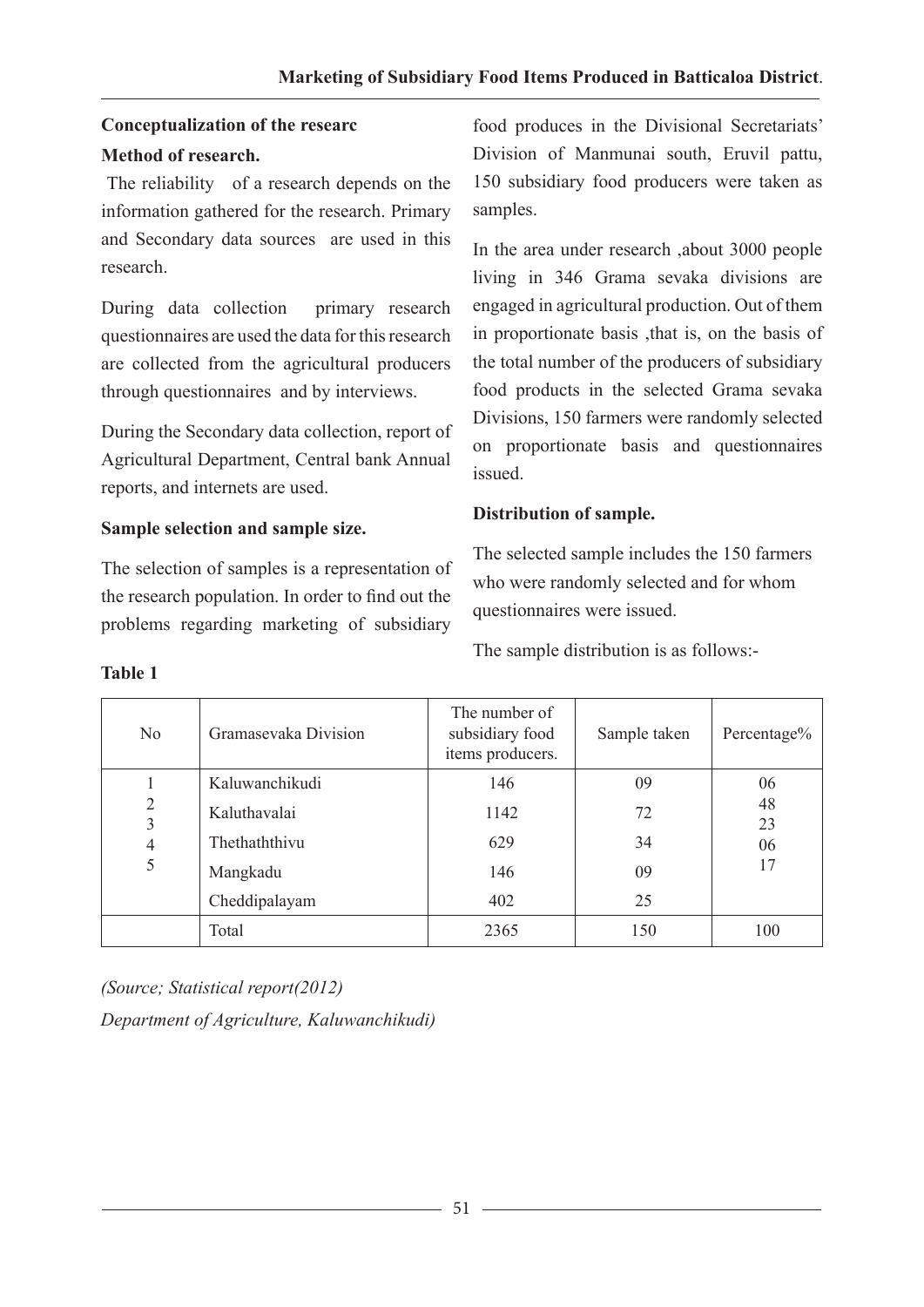### **Submission of data and Analysis**.

The necessary information for the research problem were obtained from the data collected. That is ,to obtain the values such as median, mean, and deviation ,modern Microsoft Excel and statistical package for social science(spss) were also used. The results obtained from analysis through the above methods will be submitted in various ways such as tables, charts, and statistics.

### **Evaluation of data**

The questions put forward in the questionnaires consist of the following five scales.

#### Scale Measurement

|   | Not agreed frmly       |   |
|---|------------------------|---|
| 2 | Not agreed             |   |
| 3 | Not agreed or rejected |   |
| 4 | agree                  |   |
| 5 | agree firmly           | ς |

The data will be subjected to analysis ,and the results obtained on that basis will be evaluated in the following basis :-

| Range                  | Decision        |
|------------------------|-----------------|
| $1 \le D_1 \le 2.5$    | Not accepted    |
| $2.5 < D$ , $\leq 3.5$ | Accepted        |
| $3.5 < D$ , $\leq 5$   | Accepted firmly |
|                        |                 |

*Source : Research information)*

|                                                         |      | Options(in measurements)% |                |                |               |               |
|---------------------------------------------------------|------|---------------------------|----------------|----------------|---------------|---------------|
|                                                         | Mean | 1                         | $\overline{2}$ | $\overline{3}$ | 4             | 5             |
|                                                         |      | $\frac{0}{0}$             | $\frac{0}{0}$  | $\frac{0}{0}$  | $\frac{0}{0}$ | $\frac{0}{0}$ |
| <b>Price Fluctuation on the Product</b>                 |      |                           |                |                |               |               |
| 1. Increase in price fluctuation                        | 3.98 |                           | ÷,             | 32             | 33            | 29            |
| 2. Companies' poorcontribution in<br>price fluctuation  | 3.96 |                           | 08             | 33             | 15            | 45            |
| 3. Less information about price<br>fluctuation          | 3.35 |                           | 18             | 24             | 23            | 35            |
| 4. Intermediaries' contribution on<br>price fluctuation | 3.53 |                           | 20             | 27             | 13            | 40            |
| <b>INTERMEDIARES</b>                                    |      |                           |                |                |               |               |
| Influence of Intermediaries<br>$\mathbf{1}$ .           | 3.61 |                           | 20             | 25             | 09            | 46            |
| Influence of Price<br>2.                                | 3.51 | $\overline{\phantom{a}}$  | 21             | 25             | 17            | 37            |
| Less sales Facilities<br>3 <sub>1</sub>                 | 3.68 |                           | 06             | 20             | 34            | 40            |
| <b>Competition of Products from Other areas</b>         |      |                           |                |                |               |               |
| Availability of outside<br>1.<br>subsidiary food items  | 3.54 | $\overline{a}$            | 20             | 15             | 35            | 30            |
| Decrease in Price level<br>2.                           | 3.51 |                           | 20             | 14             | 37            | 29            |
| Local Competition impact<br>3.                          | 3.49 | $\overline{\phantom{a}}$  | 20             | 29             | 14            | 37            |
| 4. Local competition and drop<br>in sales               | 3.41 | $\overline{\phantom{a}}$  | 20             | 20             | 13            | 44            |

### **Table 2 Submission of information**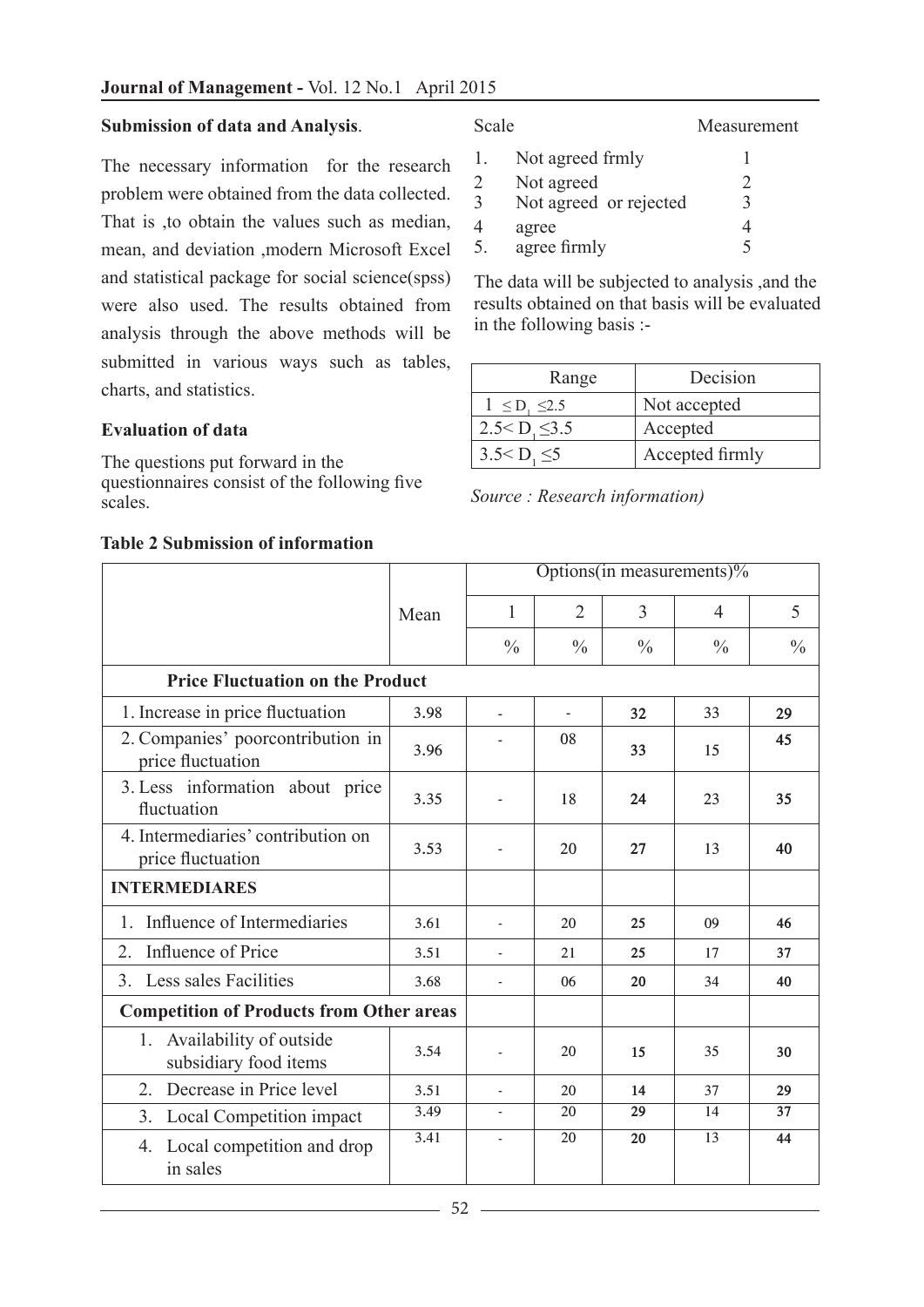| <b>AVAILABILITY OF MARKET</b><br><b>INFORMATION</b>                               |      |                          |                |    |    |    |
|-----------------------------------------------------------------------------------|------|--------------------------|----------------|----|----|----|
| 1. Availability of market information                                             | 3.46 | $\overline{a}$           | 20             | 13 | 41 | 26 |
| 2. Information contribution of<br>government and nongovernmental<br>organizations | 3.54 |                          | 20             | 11 | 37 | 32 |
| 3. Market information and drop in sales                                           | 3.57 | $\overline{a}$           | 20             | 10 | 37 | 33 |
| 4. Complexity in Information<br>approaches                                        | 3.59 | $\overline{\phantom{a}}$ | 11             | 12 | 47 | 29 |
| <b>NATURE OF PRODUCT</b>                                                          |      |                          |                |    |    |    |
| 1 Standard quality and standard<br>measurement                                    | 3.76 |                          | 11             | 35 | 21 | 33 |
| 2 Difference in standard and drop in<br>sales                                     | 3.84 |                          | 11             | 33 | 17 | 39 |
| 3 Fulfilling customer's expectation                                               | 3.83 |                          | 11             | 31 | 21 | 37 |
| 4 Standard quality and standard<br>measurement                                    | 3.76 |                          | 11             | 35 | 21 | 33 |
| <b>TRANSPORT FACILITIES</b>                                                       |      |                          |                |    |    |    |
| 1 Transport expenses and drop in<br>profit                                        | 3.83 |                          | 11             | 35 | 19 | 35 |
| 2 Safty and easier low level<br>transport                                         | 3.87 |                          | $\overline{7}$ | 24 | 31 | 38 |
| 3 Availability of transport                                                       | 3.43 |                          | 11             | 17 | 37 | 35 |

#### **uation on Products:-** W

### **Price fluctuations on products:**

when asked whether Price fluctuations Cause impact in the marketing of subsidiary food products, 62% of thethat they agree with the above statement. And 32% said that they do not agree .The mean of this found to be 3.78 .According to the opinion of many the Price fluctuations that occur frequently is a major problem in marketing.

According to the opinion of many the poor contribution of the Government in controlling the Price fluctuations that occur often, causes problem in marketing. The mean for this poor level of contribution is found to be 3.96.

When questioned whether they consider less availability of information causes considerable impact on price fluctuations ,18% of them didn't agree. 58% of them agreed. Meanwhile ,the mean of this is found to be 3.35.

### **Intermediary.**

When questioned whether they agree that the influence of intermediary was found considerably in their area 20% didn't agree and 55% of them said that they agree. The mean regarding the influence of intermediary was found to be 3.61 . As the influence of intermediaries in this area is found to be high, it is said that the producers of subsidiary food face problems regarding marketing.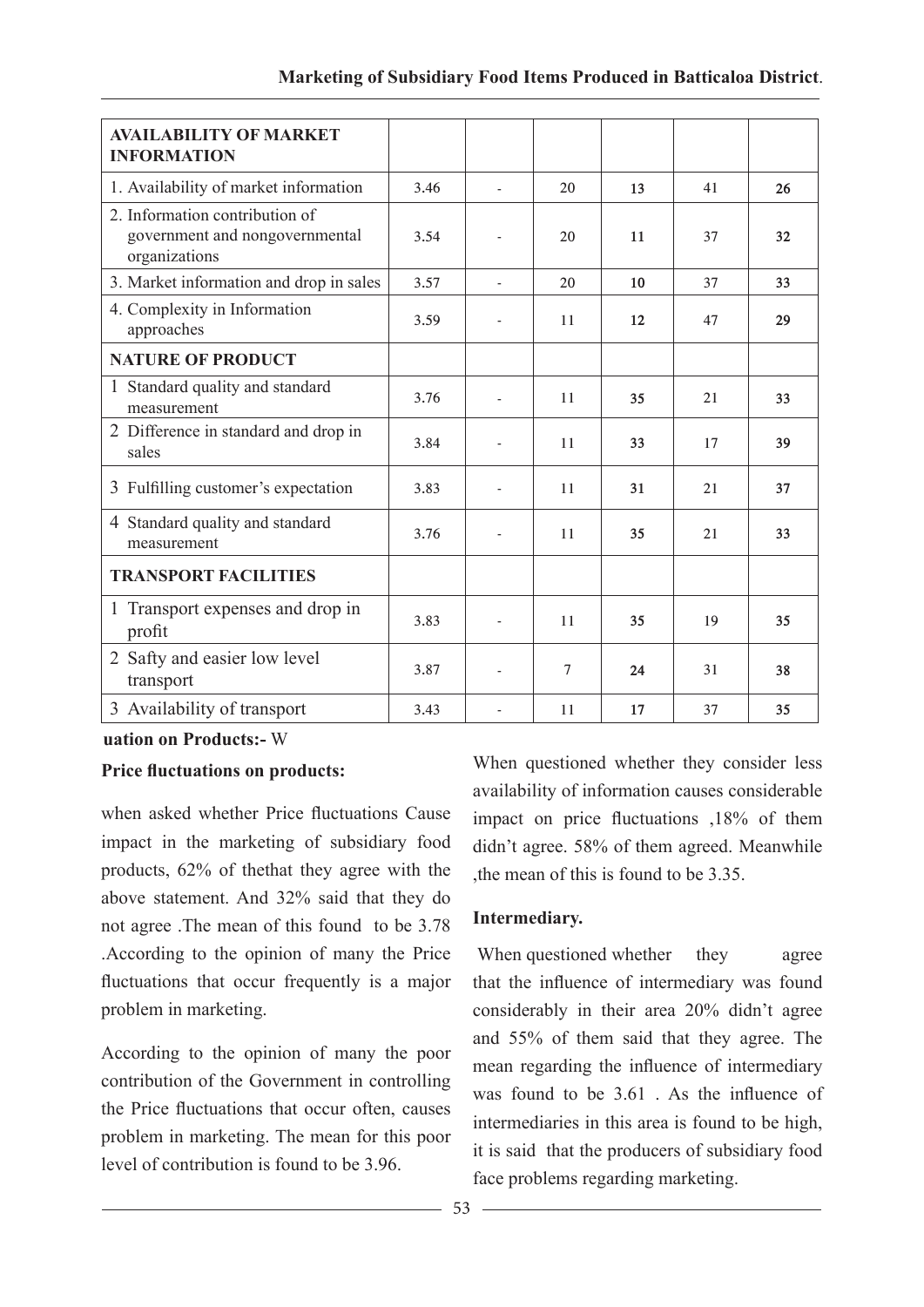When asked whether they agree that intermediaries have considerable impact on the prices of subsidiary food items, in the specified research area 21% didn't agree. 54% agreed. The mean regarding the impact of intermediary, on prices ,was found to be 3.51.

## **The competition of products from outside.**

When asked whether they consider that same type of products which are produced in the research area are brought to their area,20% didn't agree with this statement .65%said that they agreed with this statement. The mean for the availability of Subsidiary food items from outside ,was found to be 3.54.

20% of the farmers do not agree with the statement that the subsidiary food products brought to Manmunai Eruvil pattu south division from outside areas cause drop price level. But 66% of the farmers agreed with the above statement. The mean for drop in price level was found to be 3.51.

20% of the farmers do not agree with the statement that the subsidiary food products brought to Manmunai Eruvil pattu south division from outside areas competition has increased. But 51% of the farmers agreed with the statement . The mean for the impact to the local competition was found to be 3.49.

# **Availability of market information**.

When questioned whether they accept the statement that sufficient market information is not available 20% of the farmers said that they didn't accept it. But 69% of them accepted the statement the mean was found to be 3.46. To the statement that the Contribution of government and non governmental organizations is in low level. 69% of them said that they firmly accepted the statement.

When asked whether they consider that due to low level availability of market information, marketing of their subsidiary food products was affected and decreased the sales, 70% of the farmers said that they firmly accepted it. The mean of this was found to be 3.57.

When questioned whether the complexity in approaching the informants was felt in the marketing of their subsidiary food items ,11% of them negatively. About 66%of them answered affirmatively. The mean of this was found to be 3.59.

# **Nature of the product**.

54%of the producers said that they accepted that their products didn't have the standard quality and standard measurements. The mean of this is found to be 3.76.

56% of the producers said that they accepted due to the quality differences found their products sales had dropped. The mean of this is found to be 3.84. 58% of the producers said that they accepted that their subsidiary food products had not fulfilled the needs and expectations of the customers .The mean of this is found to be 3.83.

# **Transport Facilities**

54%of the producers said that they accepted that transport expenses had decreased the sales income of their products. 69% of the producers said that safely of their products in transport was poor and seemed suitable to carry their subsidiary food products.72% of the producers said that they acceptable fact that there were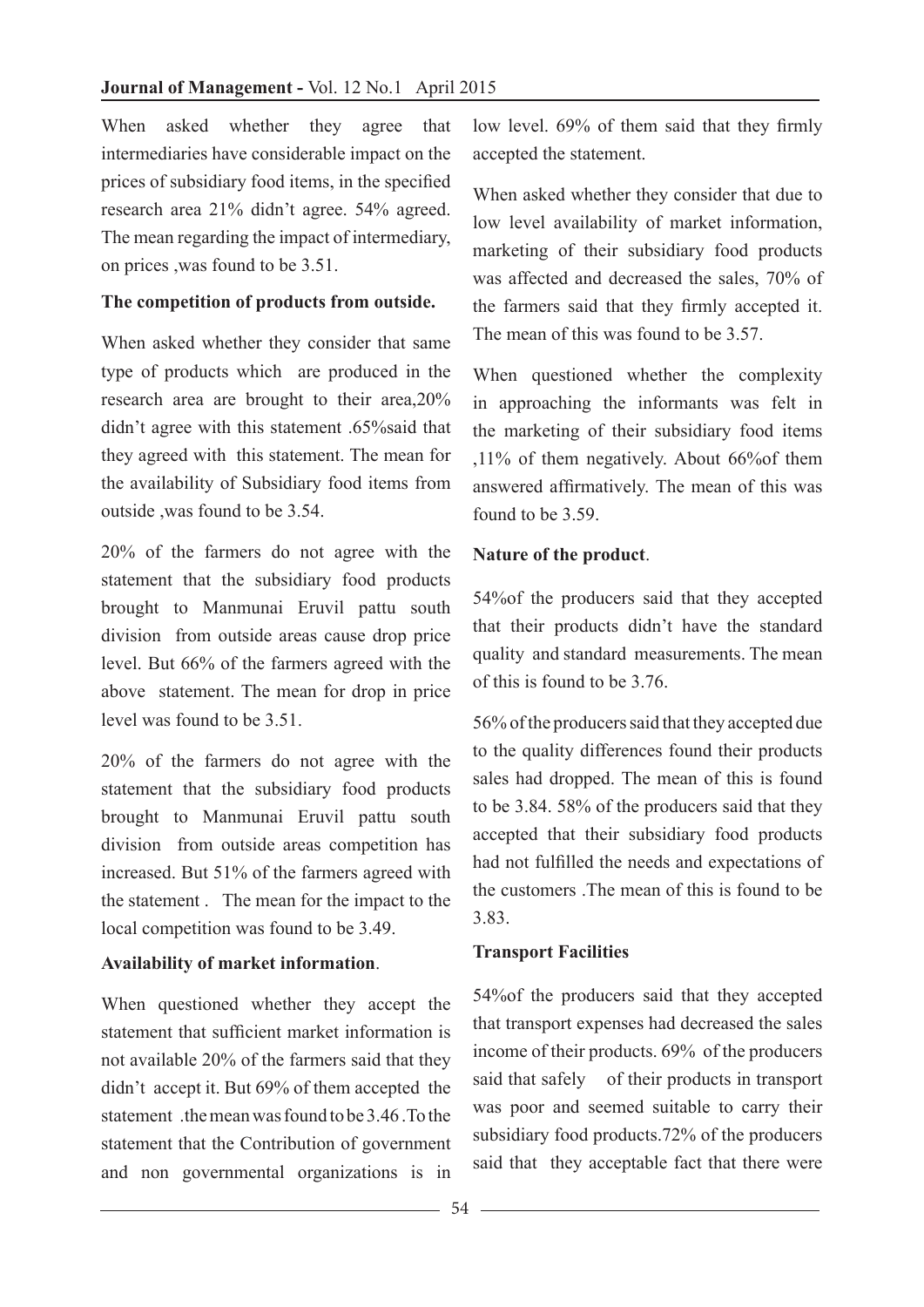| Range                                                        | Decision                                    | Frequently     | Percentage $(\% )$ |
|--------------------------------------------------------------|---------------------------------------------|----------------|--------------------|
| $1 \le D_1 \le 2.5$<br>2.5 $D_1$ <3.5<br>$3.5 \le D_1 \le 5$ | Not accepted<br>accepted<br>Firmly accepted | 43<br>31<br>76 | 29<br>21<br>51     |
| Total                                                        |                                             | 150            | 100                |

Table **3 The total result of research data .**

*(source :Research data)*

no transport facilities needed to market their subsidiary food products. The mean of this was found to be 3.83.

#### **Conclusion**

**Fluctuation of products price.** : Various factors cause impact on the Fluctuation of subsidiary food products, That is, if we take Kaluthavalai village which is in the Manmunai Eruvil Pattu south Divisional secretariats' division the reason for the Fluctuation of the products is the prices fixed by the intermediaries. Because of price Fluctuation due to lack of guaranteed price, the need to market at a low price, cause loss to the producers. As the producers are unable get reasonable price for their products , they are disheartened and unable to capture the market.

### **Intermediaries**

In marketing ,the influence of intermediaries is inevitable. Due in capability to bargain, the producers have to come down close to the price asked by intermediaries and sell their products. The producers do not think to find the price range of their products in the market and supply the products accordingly. There fore, their cost

of production can be seen more than the profit they get. The cause for these problems is their lack of knowledge about marketing.

### **Competition of Products from other Areas**

The main reason for price fluctuations is the arrival of products from other areas. By bringing subsidiary food products produced in other areas to the area under research, the demand for local subsidiary food products drops suddenly. Particularly ,as subsidiary food products from areas such as Dambulla, Numaraeliya,penetrate in to the market of the research area ,price fluctuation in the local products could be felt.

### **Lack of sufficient advice**

Here, the subsidiary food producers do not get any information regarding market situation, market price, intermediaries, or customers. It is clear from the results that even though there are Agrarian Services Canters their advice service is found to be limited.

### **The nature of product**

The subsidiary food products of the farmers of this area have the standard quality and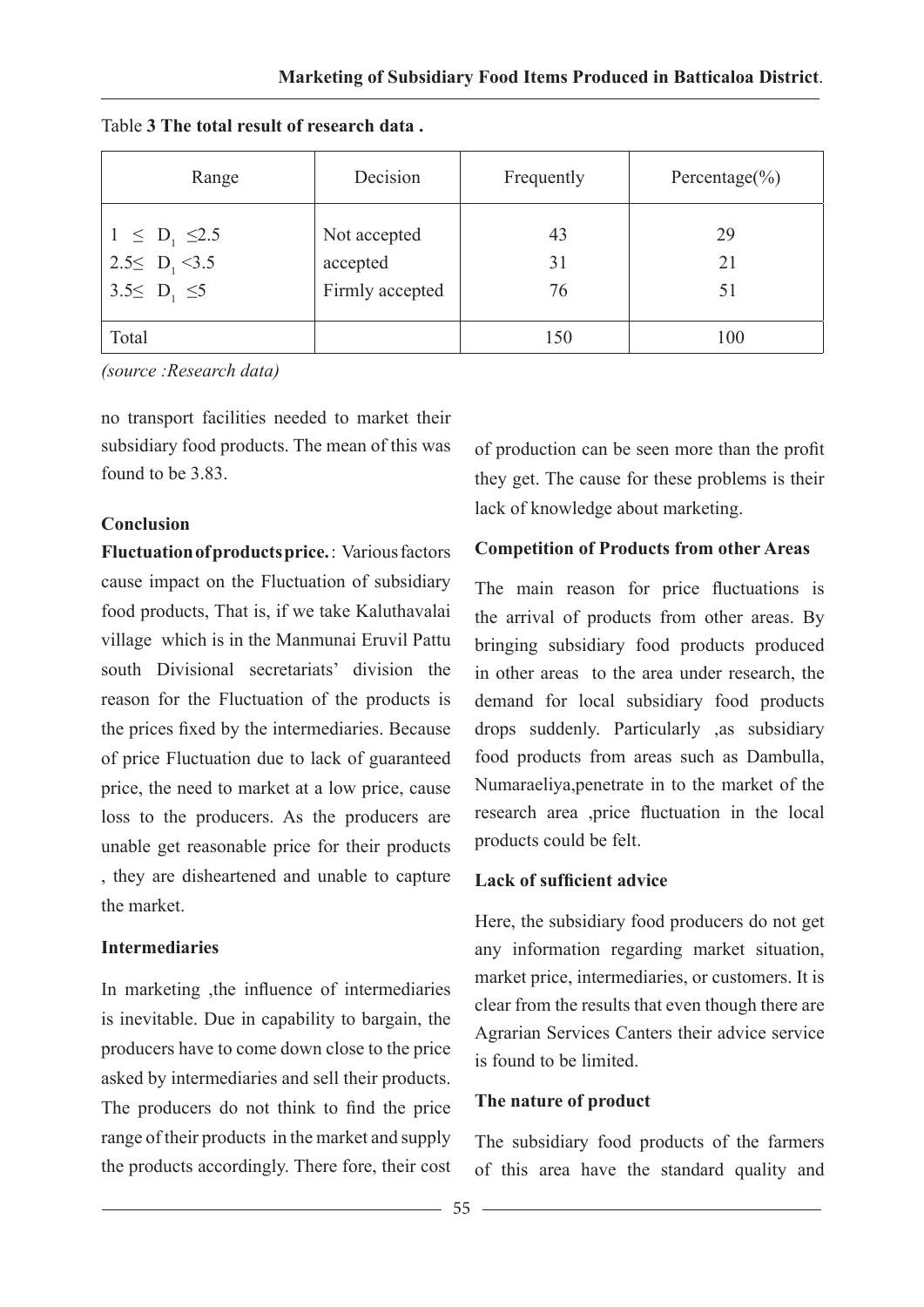measurements. in the market for there products ,the products brought from various places are different to the standard of the products of this area. There fore, when compared with the competitive products, as the standard of the products of this area is different, drop in sales occur.

### **Transport facilities**.

Transport services which greatly help in the daily transport of people are the regional bus transport service and the private bus service. As the transport services are not regular ,it is odserved that the producers are unable to take their producers to the market ,as such ,vegetable producers incur losses. As the people have to take their products in buses along with them products get crushed and damaged. Vegetable items which get crushed in this manner have to sold at a less price

### **Recommendations.**

### **Fluctuation of prices on the products.**

The government fixes a guaranteed price for paddy. In the similar way if a reasonable price is fixed to the subsidiary products of there farmers with out affecting the producers and consumers, producers can get relief from the impact of price fluctuations, The contribution of the government organizations should be increased in order to control price fluctuations.

### **Intermediaries**

The influence of the intermediaries should be reduced and the producers allowed to sell their products themselves at the market.

### **Competition of products from other areas**

Subsidiary food items produced in out side areas and brought to the market to be sold should be prohibited, because price fluctuations also happen due to the competition of products brought from outside value added system should be introduced

### **Lack of sufficient advice**

Seminars regarding marketing. should be held for these subsidiary food producers in order to give necessary advice to them. further, the services of the Agrarian service centres should be extended in order to provide them sufficient advice.

## **The nature of products**

The nature of subsidiary food items should be raised in order to full fill the expectations of the customers. For this purpose ,the contribution of both District and divisional agriculture departments should be enhanced.

### **Transport facilities.**

The transport facilities of this area to be improved. Storage facilities should be provided. So that vegetables do not get damaged while transported. Further, the charges for the vegetable bag gages should be reduced. Incentives should be provided by the government and non –government organizations to the state bus services so that vegetable traders could be carried along with their baggage in the state buses.